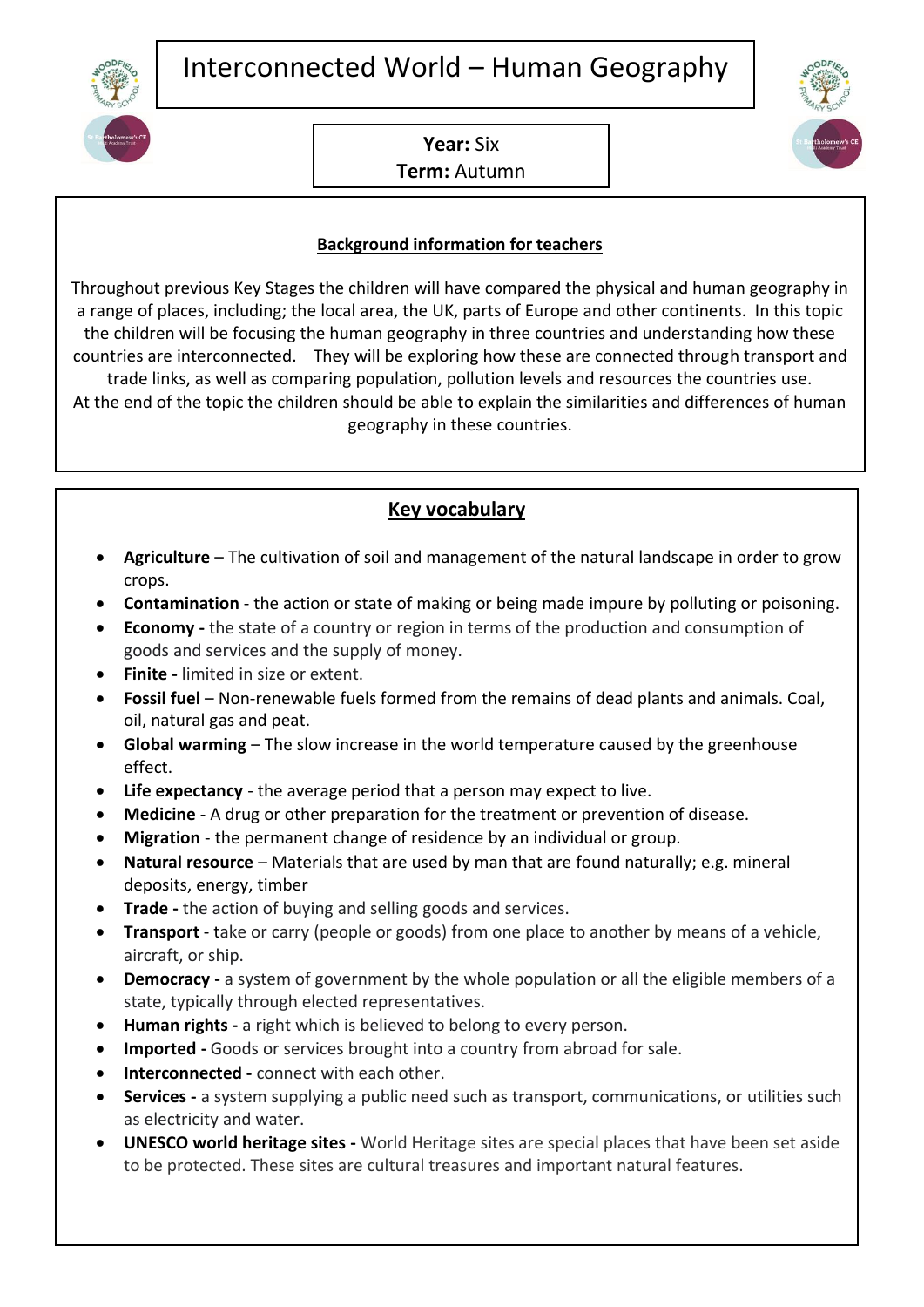|                                                                                                       | Year 6 – Interconnected World - Human geography                                  |                           |  |  |
|-------------------------------------------------------------------------------------------------------|----------------------------------------------------------------------------------|---------------------------|--|--|
| Geography - Know that geography is the study of places and the relationships between people and their |                                                                                  |                           |  |  |
| environments                                                                                          |                                                                                  |                           |  |  |
|                                                                                                       |                                                                                  |                           |  |  |
|                                                                                                       | Question - Explain the similarities and differences between the three countries. |                           |  |  |
|                                                                                                       | Key geography knowledge                                                          | Key geography skills      |  |  |
| Week 1                                                                                                | Know that human actions are affecting the world we live in.                      |                           |  |  |
| (Retrieval)                                                                                           | $\bullet$<br>e.g. burning of gases = global warming                              | To locate places          |  |  |
|                                                                                                       | Know that our atmosphere acts like a blanket that traps the<br>$\bullet$         | I can use                 |  |  |
|                                                                                                       | Sun's heat; know that people on Earth are making carbon                          | maps/atlases/digital      |  |  |
|                                                                                                       | dioxide, mainly through transport, manufacturing and                             | technology to identify    |  |  |
|                                                                                                       | agriculture; know that this extra carbon dioxide is leading to                   | the countries that have   |  |  |
|                                                                                                       | global warming as the world heats up                                             | land boarders with the    |  |  |
|                                                                                                       | Know that manufacturing involves the creation of products<br>$\bullet$           | UK, a European country    |  |  |
|                                                                                                       | for people to use; these are made from natural resources                         |                           |  |  |
|                                                                                                       | that are distributed unevenly across the planet; know that                       | and a Non-European        |  |  |
|                                                                                                       | oil - from which plastics and fuels are both made - is an                        | country.                  |  |  |
|                                                                                                       | example of such a resource                                                       | I can locate key physical |  |  |
|                                                                                                       | Know that oil is an example of a fossil fuel, meaning that it<br>$\bullet$       | and human                 |  |  |
|                                                                                                       | is a finite resource made naturally over millions of years                       | characteristics of the    |  |  |
|                                                                                                       | from the remains of living things                                                | countries studied.        |  |  |
|                                                                                                       | Know that global warming is leading to more extreme                              |                           |  |  |
|                                                                                                       | weather events including floods and droughts; this is                            |                           |  |  |
|                                                                                                       | making certain parts of the world much harder to live in                         | To understand places and  |  |  |
|                                                                                                       | leading to increased movement of people, called migration;                       |                           |  |  |
|                                                                                                       | know that the availability and contamination of water is a                       | the geographical patterns |  |  |
|                                                                                                       | major reason for this migration                                                  | and processes             |  |  |
|                                                                                                       | Know that global warming is also leading to degradation of<br>$\bullet$          | I can understand and      |  |  |
|                                                                                                       | many habitats, and that the loss of polar ice which                              | describe the              |  |  |
|                                                                                                       | threatens polar bears is an example of this                                      | geographical similarities |  |  |
|                                                                                                       | Know that the population of the world is increasing; know                        | and differences between   |  |  |
|                                                                                                       | that the global population is currently close to 8 billion and is                |                           |  |  |
|                                                                                                       | projected to peak at 11 billion in around the year 2100.                         | a study between UK,       |  |  |
|                                                                                                       | Know that life expectancy is an average measure of how<br>$\bullet$              | France and China          |  |  |
|                                                                                                       | long a person will live; know that life expectancy in the UK                     | (human geography)         |  |  |
|                                                                                                       | has increased steadily over the last century (to 81 years old                    |                           |  |  |
|                                                                                                       | in 2019) due to improvements in medicine and diet; know                          | I can describe and        |  |  |
|                                                                                                       | that this mirrors a global trend (see                                            | understand key aspects    |  |  |
|                                                                                                       | https://ourworldindata.org/life-expectancy for more details)                     | of human geography:       |  |  |
|                                                                                                       | Know that a government is a system or group of people<br>$\bullet$               | land use, economic        |  |  |
|                                                                                                       | with some power over an organised community or country                           | activity including trade  |  |  |
|                                                                                                       | Use an atlas to identify which countries have a land border<br>$\bullet$         |                           |  |  |
| Week 2                                                                                                | with the UK (the Republic of Ireland), China (Afghanistan,                       | links, and the            |  |  |
|                                                                                                       | Bhutan, India, Kazakhstan, North Korea, Kyrgyzstan, Laos,                        | distribution of natural   |  |  |
|                                                                                                       | Mongolia, Myanmar, Nepal, Pakistan, Russia, Tajikistan &                         | resources including       |  |  |
|                                                                                                       | Vietnam) and France (Andorra, Belgium, Germany, Italy,                           | energy, food, minerals,   |  |  |
|                                                                                                       | Luxembourg, Monaco, Spain, Switzerland).                                         | and water supplies and    |  |  |
|                                                                                                       | Know that the countries of the world are interconnected in                       | understand how and        |  |  |
|                                                                                                       | a variety of ways, for example transportation and trade<br>links                 | why these might change.   |  |  |
|                                                                                                       | Know that the UK is directly connected to France via a variety                   |                           |  |  |
|                                                                                                       | of transport links, including by train (the Channel Tunnel), by                  |                           |  |  |
|                                                                                                       | sea and by air                                                                   |                           |  |  |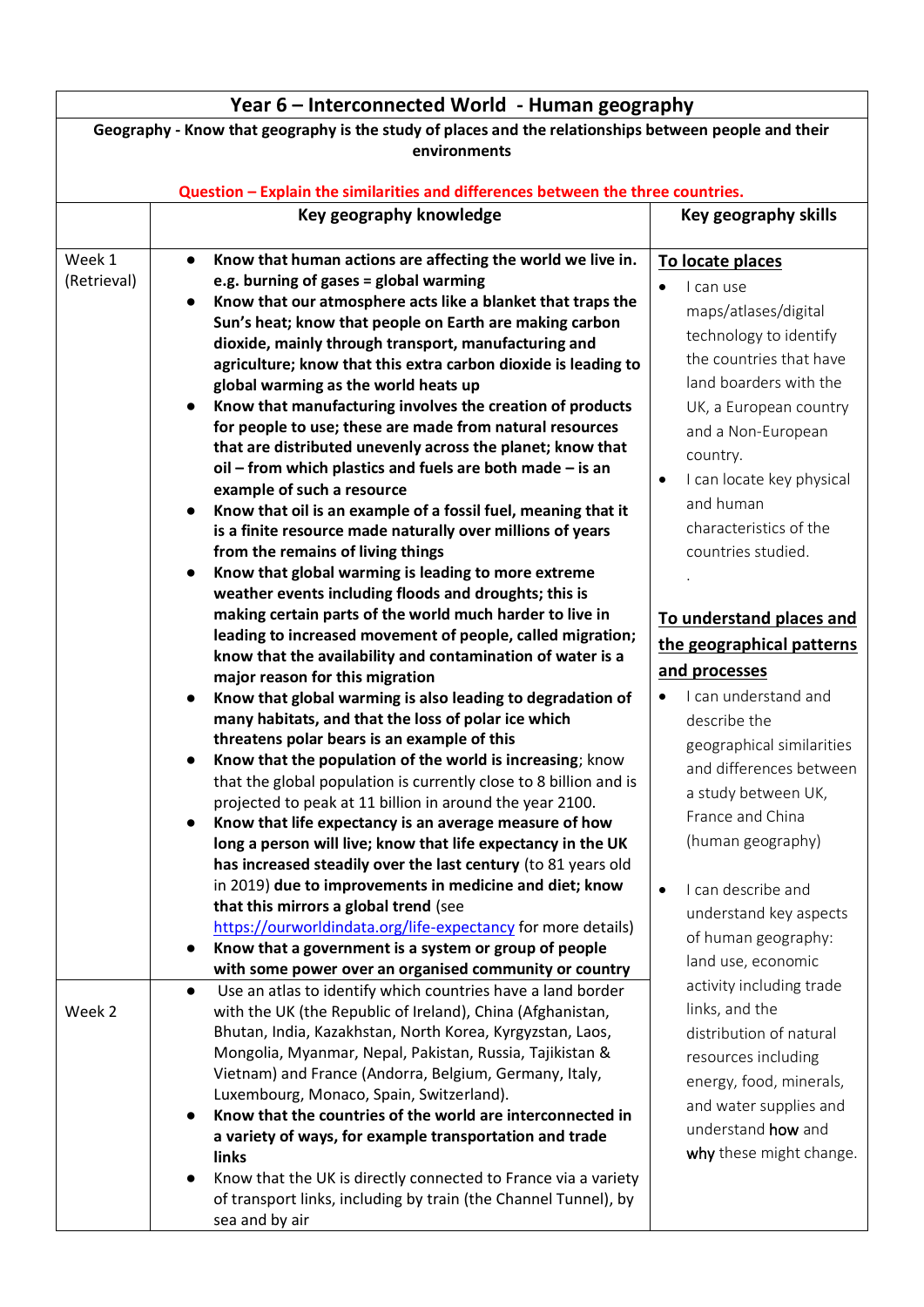| Week 3 | Know that people often need to have a passport to travel to<br>$\bullet$<br>other countries<br>Know that France, as its close neighbour, has had a major<br>impact on the UK through history, being considered as an<br>enemy of England for much of the two countries' histories<br>Know that a country's economy is the sum total of its<br>$\bullet$<br>production, distribution and trade in goods and services<br>(i.e. all the aspects of a country that relate to how resources<br>are used and distributed)<br>Know that the UK buys and sells products and services from<br>around the world; know that many of the products the UK<br>buys are imported from China, including electronic<br>equipment, clothing, toys, etc; know that this trade benefits<br>both countries<br>Know that China is the most populous nation in the world<br>Compare the populations of the UK (67 million), France (67<br>$\bullet$<br>million) and China (1.4 billion - or 1 400 million); compare                                                                                                                                                                                                                                                                                                                                                                                                                                                        | I can describe how<br>$\bullet$<br>countries and<br>geographical regions are<br>interconnected and<br>interdependent.<br>To organise and<br>communicate<br>geographically<br>I can collect, analyse<br>and resent quantitate<br>data in charts and<br>graphs.<br>I can explain my own<br>views about locations,<br>giving reasons and begin |
|--------|-----------------------------------------------------------------------------------------------------------------------------------------------------------------------------------------------------------------------------------------------------------------------------------------------------------------------------------------------------------------------------------------------------------------------------------------------------------------------------------------------------------------------------------------------------------------------------------------------------------------------------------------------------------------------------------------------------------------------------------------------------------------------------------------------------------------------------------------------------------------------------------------------------------------------------------------------------------------------------------------------------------------------------------------------------------------------------------------------------------------------------------------------------------------------------------------------------------------------------------------------------------------------------------------------------------------------------------------------------------------------------------------------------------------------------------------------------|---------------------------------------------------------------------------------------------------------------------------------------------------------------------------------------------------------------------------------------------------------------------------------------------------------------------------------------------|
|        | the life expectancy of UK (81 years old), France (82 years old)<br>and China (76 years old); know the capital cities of UK<br>(London), France (Paris) and China (Beijing); know that 83%<br>of people in the UK live in urban areas, 80% in France and<br>57% in China                                                                                                                                                                                                                                                                                                                                                                                                                                                                                                                                                                                                                                                                                                                                                                                                                                                                                                                                                                                                                                                                                                                                                                             | to recognise why others<br>might have different<br>opinions.                                                                                                                                                                                                                                                                                |
| Week 4 | Know that UK (natural gas), France (nuclear) and China (coal)<br>$\bullet$<br>rely on different means to produce their energy<br>Know that there are different levels of air pollution across<br>$\bullet$<br>the UK, France and China, using online digital maps to<br>compare live air pollution levels<br>https://agicn.org/map/europe/; know that the burning of<br>fossil fuels caused major health problems in China (as it did<br>during the Industrial Revolution in the UK and continues to<br>do, though to a lesser extent), though China is making<br>changes to reduce this over time, including investment in<br>green technology<br>Idea - Record the pollution levels for the three countries (see air<br>quality forecast on link). Explain why there is a difference.<br>Know that China's water supply is affected by shortages due<br>$\bullet$<br>to the rapidly increasing population and pollution, something<br>that they are attempting to tackle through regulation (laws)<br>and technology; China has made rapid improvements in the<br>last 30 years to ensure the vast majority of its population has<br>access to water safe for drinking and sanitation<br>Know that while currently the UK and France have enough<br>safe water for all inhabitants and strict rules relating to water<br>safety and pollution, both countries may face water<br>shortages over the coming decades according to some<br>scientists |                                                                                                                                                                                                                                                                                                                                             |